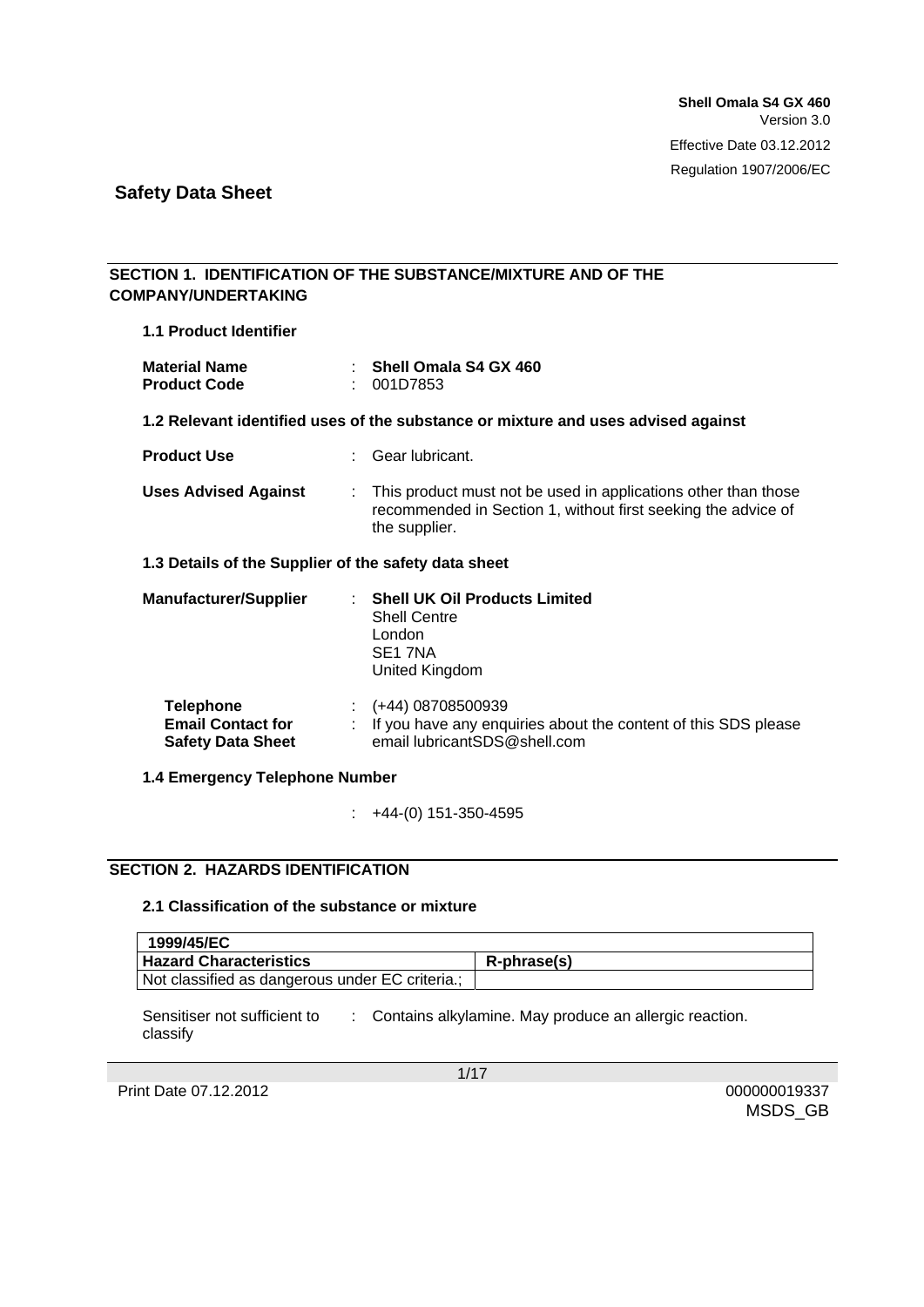#### **2.2 Label Elements**

#### **Labeling according to Directive 1999/45/EC**

| <b>EC Symbols</b>                                                              | No Hazard Symbol required                                                                                                                                                                                                                                                  |
|--------------------------------------------------------------------------------|----------------------------------------------------------------------------------------------------------------------------------------------------------------------------------------------------------------------------------------------------------------------------|
| <b>EC Classification</b><br><b>EC Risk Phrases</b><br><b>EC Safety Phrases</b> | Not classified as dangerous under EC criteria.<br>Not classified.<br>Not classified.                                                                                                                                                                                       |
| 2.3 Other Hazards                                                              |                                                                                                                                                                                                                                                                            |
| <b>Health Hazards</b>                                                          | Not expected to be a health hazard when used under normal<br>conditions. Prolonged or repeated skin contact without proper<br>cleaning can clog the pores of the skin resulting in disorders<br>such as oil acne/folliculitis. Used oil may contain harmful<br>impurities. |
| <b>Safety Hazards</b>                                                          | Not classified as flammable but will burn.                                                                                                                                                                                                                                 |
| <b>Environmental Hazards</b>                                                   | Not classified as dangerous for the environment.                                                                                                                                                                                                                           |

#### **SECTION 3. COMPOSITION/INFORMATION ON INGREDIENTS**

| 3.1 Substance        |                   |
|----------------------|-------------------|
| <b>Material Name</b> | : Not applicable. |
| 3.2 Mixtures         |                   |

| <b>Mixture Description</b> |  | Blend of polyolefins and additives. |
|----------------------------|--|-------------------------------------|
|----------------------------|--|-------------------------------------|

#### **Hazardous Components**

#### **Classification of components according to Regulation (EC) No 1272/2008**

| Chemical Name                                          | <b>CAS No.</b> | <b>EC Number   REACH Registration  </b> | Conc.           |
|--------------------------------------------------------|----------------|-----------------------------------------|-----------------|
|                                                        |                | No.                                     |                 |
| Long-chain alkyl amine   Not available   Not available |                | Not available / Not                     | $0.10 - 0.24\%$ |
|                                                        |                | applicable.                             |                 |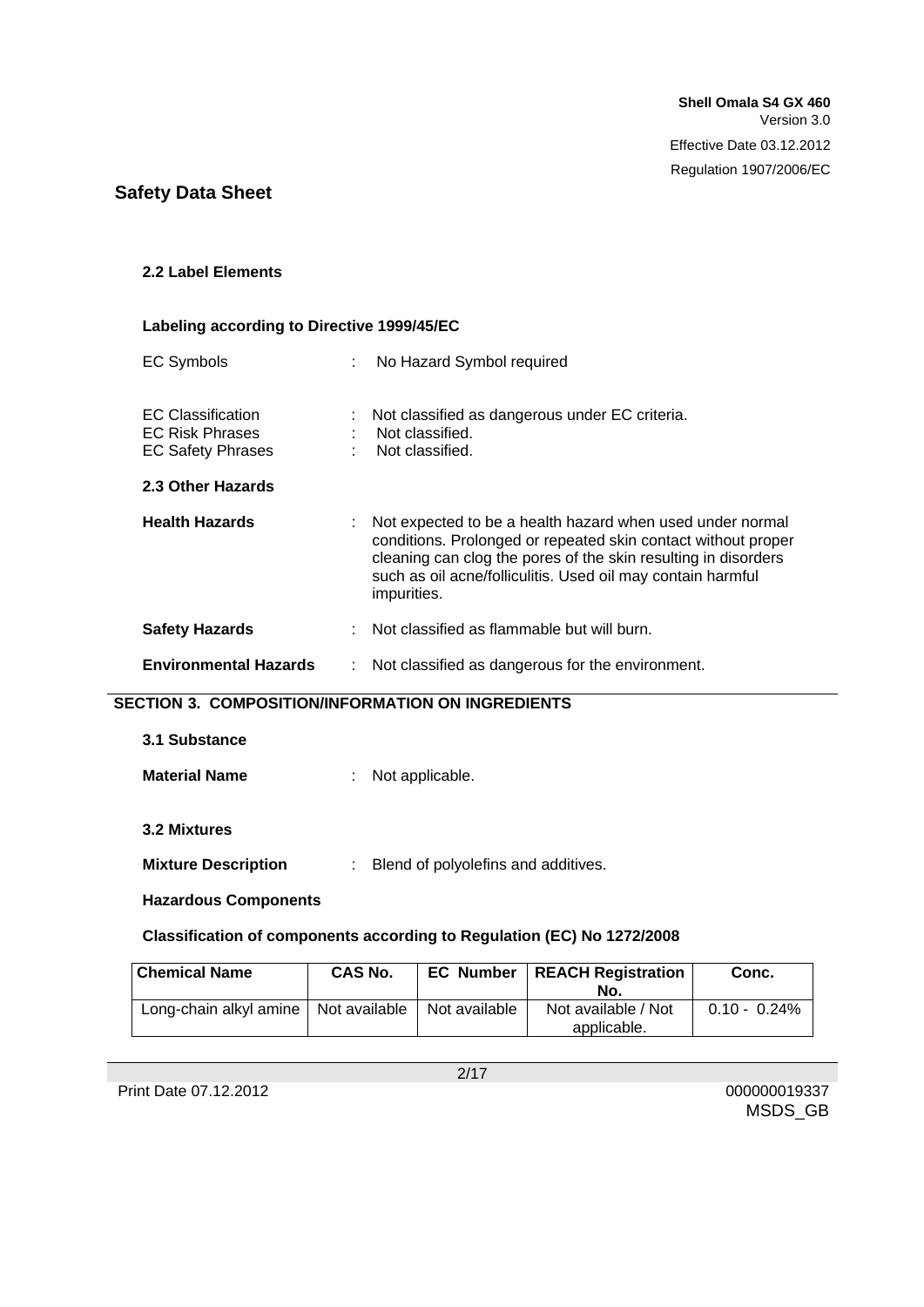| <b>Chemical Name</b>   | <b>Hazard Class &amp; Category</b>      | <b>Hazard Statement</b> |
|------------------------|-----------------------------------------|-------------------------|
| Long-chain alkyl amine | Acute Tox., 4; Acute Tox., 3; Acute     | H302: H331: H311: H314: |
|                        | Tox., 3; Skin Corr., 1B; Skin Sens., 1; | H317; H373; H410;       |
|                        | STOT RE, 2; Aquatic Chronic, 1;         |                         |

#### **Classification of components according to 67/548/EEC**

| <b>Chemical Name</b>                    | CAS No. | EC.<br><b>Number</b>    | <b>REACH</b><br><b>Registration</b><br>No. |         | Symbol(s) $\vert$ R-phrase(s)        | Conc.             |
|-----------------------------------------|---------|-------------------------|--------------------------------------------|---------|--------------------------------------|-------------------|
| Long-chain alkyl Not available<br>amine |         | <b>Not</b><br>available | Not available<br>/ Not<br>applicable.      | T. C. N | R22; R23/24;<br>R34; R43;<br>R48/20; | $0.10 -$<br>0.24% |
|                                         |         |                         |                                            |         | R50/53                               |                   |

**Additional Information** : Refer to Ch 16 for full text of R- and H- phrases.

This mixture does not contain any REACH registered substances that are assessed to be a PBT or a vPvB.

## **SECTION 4. FIRST AID MEASURES**

#### **4.1 Description of First Aid Measures**

| <b>General Information</b>                                                                                                                   |    | Not expected to be a health hazard when used under normal<br>conditions.                                                                                                                                                                              |
|----------------------------------------------------------------------------------------------------------------------------------------------|----|-------------------------------------------------------------------------------------------------------------------------------------------------------------------------------------------------------------------------------------------------------|
| <b>Inhalation</b>                                                                                                                            |    | No treatment necessary under normal conditions of use. If<br>symptoms persist, obtain medical advice.                                                                                                                                                 |
| <b>Skin Contact</b>                                                                                                                          |    | Remove contaminated clothing. Flush exposed area with water<br>and follow by washing with soap if available. If persistent<br>irritation occurs, obtain medical attention.                                                                            |
| <b>Eye Contact</b>                                                                                                                           |    | Flush eye with copious quantities of water. If persistent<br>irritation occurs, obtain medical attention.                                                                                                                                             |
| Ingestion                                                                                                                                    |    | In general no treatment is necessary unless large quantities<br>are swallowed, however, get medical advice.                                                                                                                                           |
| Self-protection of the first<br>aider                                                                                                        | ÷. | When administering first aid, ensure that you are wearing the<br>appropriate personal protective equipment according to the<br>incident, injury and surroundings.                                                                                     |
| 4.2 Most important<br>symptoms and effects,<br>both acute and delayed<br>4.3 Indication of any<br>immediate medical<br>attention and special |    | : Oil acne/folliculitis signs and symptoms may include formation<br>of black pustules and spots on the skin of exposed areas.<br>Ingestion may result in nausea, vomiting and/or diarrhoea.<br>: Notes to doctor/physician:<br>Treat symptomatically. |

3/17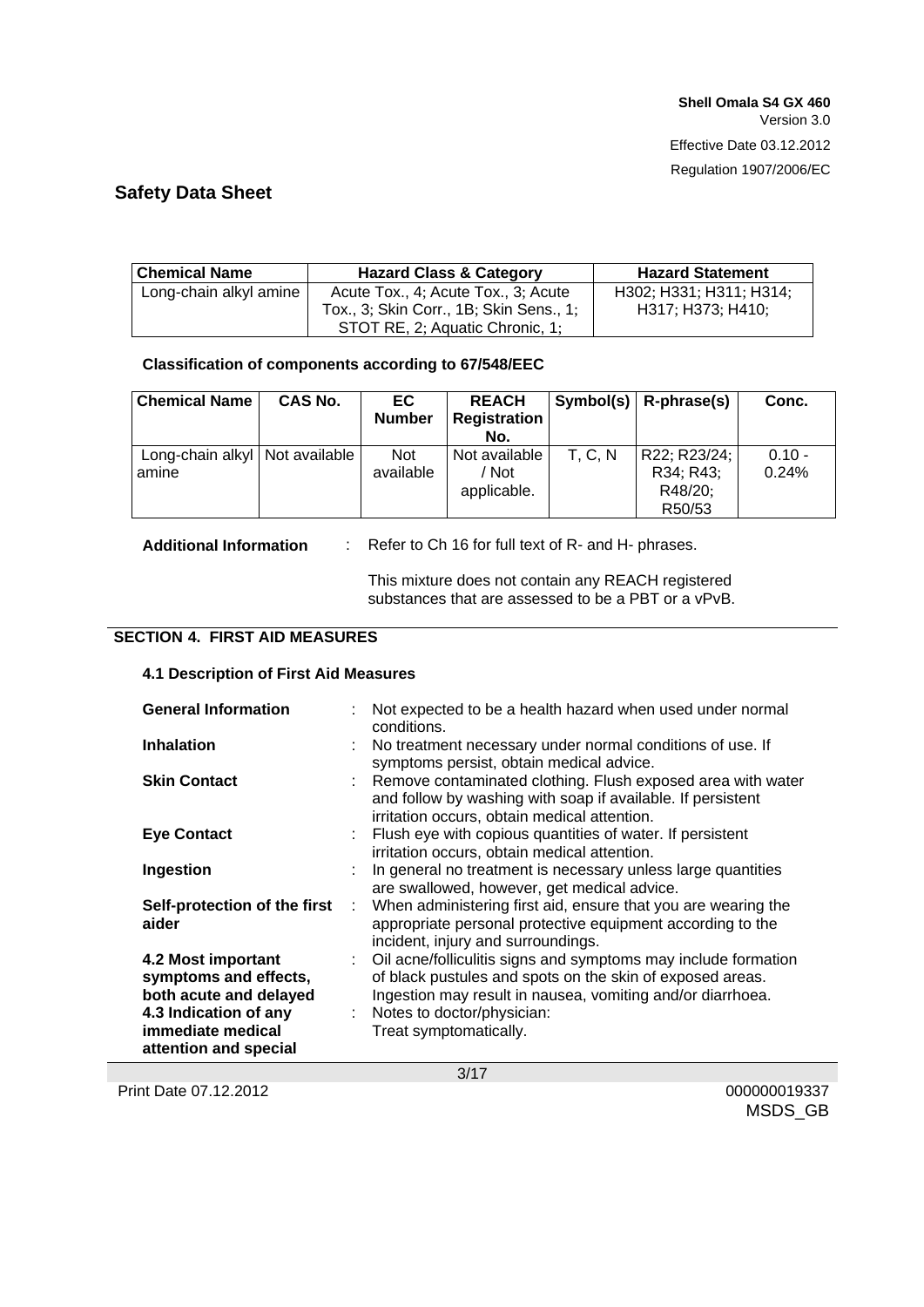**treatment needed**

#### **SECTION 5. FIRE FIGHTING MEASURES**

Clear fire area of all non-emergency personnel.

| 5.1 Extinguishing Media                                         |    | : Foam, water spray or fog. Dry chemical powder, carbon<br>dioxide, sand or earth may be used for small fires only.                                                                                                                                                                                                                                                     |
|-----------------------------------------------------------------|----|-------------------------------------------------------------------------------------------------------------------------------------------------------------------------------------------------------------------------------------------------------------------------------------------------------------------------------------------------------------------------|
| <b>Unsuitable Extinguishing</b><br>Media                        |    | : Do not use water in a jet.                                                                                                                                                                                                                                                                                                                                            |
| 5.2 Special hazards<br>arising from the<br>substance or mixture | ÷. | Hazardous combustion products may include: A complex<br>mixture of airborne solid and liquid particulates and gases<br>(smoke). Carbon monoxide. Unidentified organic and inorganic<br>compounds.                                                                                                                                                                       |
| 5.3 Advice for firefighters                                     |    | Proper protective equipment including chemical resistant<br>gloves are to be worn; chemical resistant suit is indicated if<br>large contact with spilled product is expected. Self-Contained<br>Breathing Apparatus must be worn when approaching a fire in<br>a confined space. Select fire fighter's clothing approved to<br>relevant Standards (e.g. Europe: EN469). |

#### **SECTION 6. ACCIDENTAL RELEASE MEASURES**

Avoid contact with spilled or released material. For guidance on selection of personal protective equipment see Chapter 8 of this Material Safety Data Sheet. Observe the relevant local and international regulations.

| 6.1 Personal Precautions,<br><b>Protective Equipment and</b><br><b>Emergency Procedures</b> |   | 6.1.1 For non emergency personnel: Avoid contact with skin<br>and eyes.                                                                                                                                                                                                                                                 |
|---------------------------------------------------------------------------------------------|---|-------------------------------------------------------------------------------------------------------------------------------------------------------------------------------------------------------------------------------------------------------------------------------------------------------------------------|
|                                                                                             |   | 6.1.2 For emergency responders: Avoid contact with skin and<br>eyes.                                                                                                                                                                                                                                                    |
| <b>6.2 Environmental</b><br><b>Precautions</b>                                              |   | Use appropriate containment to avoid environmental<br>contamination. Prevent from spreading or entering drains,<br>ditches or rivers by using sand, earth, or other appropriate<br>barriers.                                                                                                                            |
| 6.3 Methods and Material<br>for Containment and<br><b>Cleaning Up</b>                       | ÷ | Slippery when spilt. Avoid accidents, clean up immediately.<br>Prevent from spreading by making a barrier with sand, earth or<br>other containment material. Reclaim liquid directly or in an<br>absorbent. Soak up residue with an absorbent such as clay,<br>sand or other suitable material and dispose of properly. |
| <b>Additional Advice</b>                                                                    |   | Local authorities should be advised if significant spillages<br>cannot be contained.                                                                                                                                                                                                                                    |
| 6.4 Reference to other                                                                      |   | For guidance on selection of personal protective equipment                                                                                                                                                                                                                                                              |
|                                                                                             |   | 4/17                                                                                                                                                                                                                                                                                                                    |

Print Date 07.12.2012 000000019337

MSDS\_GB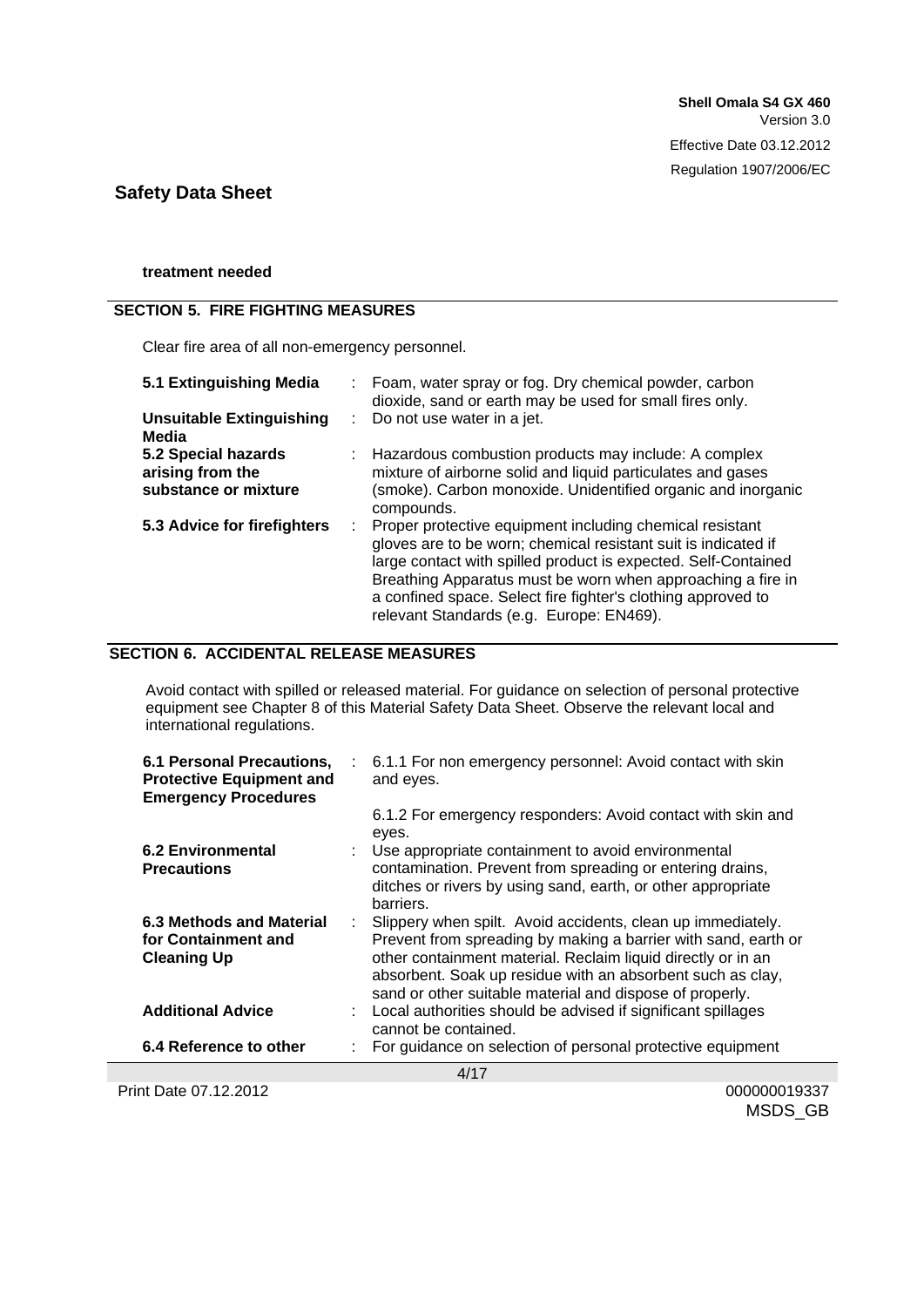| sections | see Chapter 8 of this Material Safety Data Sheet. For guidance<br>on disposal of spilled material see Chapter 13 of this Material |
|----------|-----------------------------------------------------------------------------------------------------------------------------------|
|          | Safety Data Sheet.                                                                                                                |

#### **SECTION 7. HANDLING AND STORAGE**

| <b>General Precautions</b>                                             |   | Use local exhaust ventilation if there is risk of inhalation of<br>vapours, mists or aerosols. Use the information in this data<br>sheet as input to a risk assessment of local circumstances to<br>help determine appropriate controls for safe handling, storage<br>and disposal of this material.                                                                                                                             |
|------------------------------------------------------------------------|---|----------------------------------------------------------------------------------------------------------------------------------------------------------------------------------------------------------------------------------------------------------------------------------------------------------------------------------------------------------------------------------------------------------------------------------|
| 7.1 Precautions for Safe<br><b>Handling</b>                            |   | Avoid prolonged or repeated contact with skin. Avoid inhaling<br>vapour and/or mists. When handling product in drums, safety<br>footwear should be worn and proper handling equipment<br>should be used. Properly dispose of any contaminated rags or<br>cleaning materials in order to prevent fires. Keep container<br>tightly closed and in a cool, well-ventilated place. Use properly<br>labelled and closeable containers. |
| 7.2 Conditions for safe<br>storage, including any<br>incompatibilities |   | Store at ambient temperature.                                                                                                                                                                                                                                                                                                                                                                                                    |
|                                                                        |   | Refer to section 15 for any additional specific legislation<br>covering the packaging and storage of this product.<br>The storage of this product may be subject to the Control of<br>Pollution (Oil Storage) (England) Regulations. Further<br>guidance may be obtained from the local environmental<br>agency office.                                                                                                          |
| <b>Recommended Materials</b>                                           | ÷ | For containers or container linings, use mild steel or high<br>density polyethylene.                                                                                                                                                                                                                                                                                                                                             |
| <b>Unsuitable Materials</b>                                            |   | PVC.                                                                                                                                                                                                                                                                                                                                                                                                                             |
| 7.3 Specific end use(s)                                                |   | Not applicable                                                                                                                                                                                                                                                                                                                                                                                                                   |
| <b>Additional Information</b>                                          |   | Polyethylene containers should not be exposed to high<br>temperatures because of possible risk of distortion.<br>Exposure to this product should be reduced as low as<br>reasonably practicable. Reference should be made to the<br>Health and Safety Executive's publication "COSHH Essentials".                                                                                                                                |

#### **SECTION 8. EXPOSURE CONTROLS/PERSONAL PROTECTION**

If the American Conference of Governmental Industrial Hygienists (ACGIH) value is provided on this document, it is provided for information only.

#### **8.1 Control Parameters**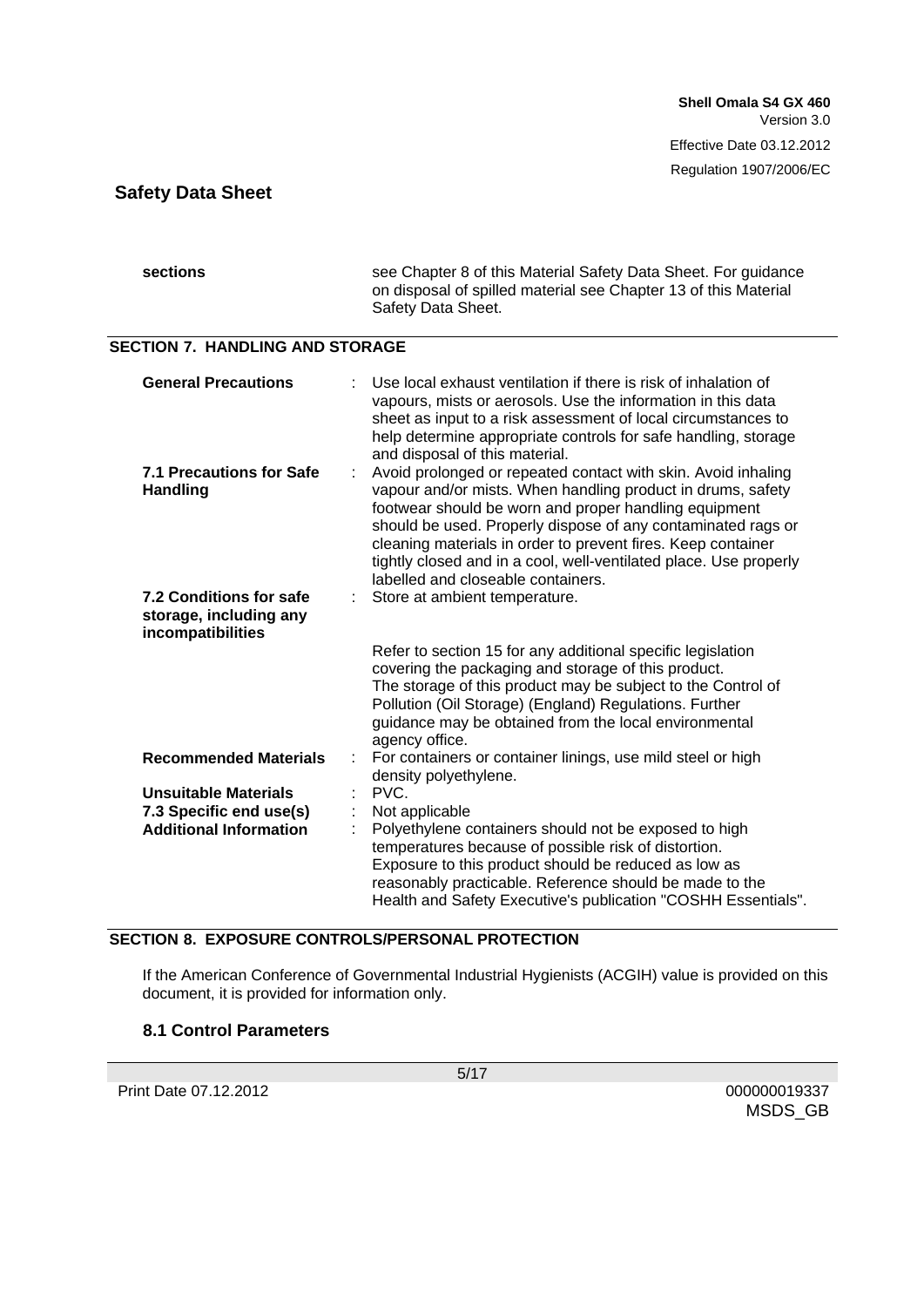# **Occupational Exposure Limits**

| <b>Biological Exposure Index (BEI)</b><br>No biological limit allocated. |   |                                                                                                                                                                                                                                                                                                                                                                                                                                                                                                                                                                                    |  |
|--------------------------------------------------------------------------|---|------------------------------------------------------------------------------------------------------------------------------------------------------------------------------------------------------------------------------------------------------------------------------------------------------------------------------------------------------------------------------------------------------------------------------------------------------------------------------------------------------------------------------------------------------------------------------------|--|
| <b>PNEC related information</b>                                          |   | Data not available                                                                                                                                                                                                                                                                                                                                                                                                                                                                                                                                                                 |  |
| <b>Monitoring Methods</b>                                                |   | Monitoring of the concentration of substances in the breathing<br>zone of workers or in the general workplace may be required to<br>confirm compliance with an OEL and adequacy of exposure<br>controls. For some substances biological monitoring may also<br>be appropriate. Validated exposure measurement methods<br>should be applied by a competent person and samples<br>analysed by an accredited laboratory. Examples of sources of<br>recommended exposure measurement methods are given<br>below or contact the supplier. Further national methods may be<br>available. |  |
|                                                                          |   | National Institute of Occupational Safety and Health (NIOSH),<br>USA: Manual of Analytical Methods http://www.cdc.gov/niosh/                                                                                                                                                                                                                                                                                                                                                                                                                                                       |  |
|                                                                          |   | Occupational Safety and Health Administration (OSHA), USA:<br>Sampling and Analytical Methods http://www.osha.gov/                                                                                                                                                                                                                                                                                                                                                                                                                                                                 |  |
|                                                                          |   | Health and Safety Executive (HSE), UK: Methods for the<br>Determination of Hazardous Substances<br>http://www.hse.gov.uk/                                                                                                                                                                                                                                                                                                                                                                                                                                                          |  |
|                                                                          |   | Institut für Arbeitsschutz Deutschen Gesetzlichen<br>Unfallversicherung (IFA), Germany.<br>http://www.dguv.de/inhalt/index.jsp                                                                                                                                                                                                                                                                                                                                                                                                                                                     |  |
|                                                                          |   | L'Institut National de Recherche et de Securité, (INRS), France<br>http://www.inrs.fr/accueil                                                                                                                                                                                                                                                                                                                                                                                                                                                                                      |  |
| <b>8.2 Exposure Controls</b><br><b>General Information</b>               | ÷ | The level of protection and types of controls necessary will vary<br>depending upon potential exposure conditions. Select controls<br>based on a risk assessment of local circumstances.<br>Appropriate measures include: Adequate ventilation to control                                                                                                                                                                                                                                                                                                                          |  |
| 6/17                                                                     |   |                                                                                                                                                                                                                                                                                                                                                                                                                                                                                                                                                                                    |  |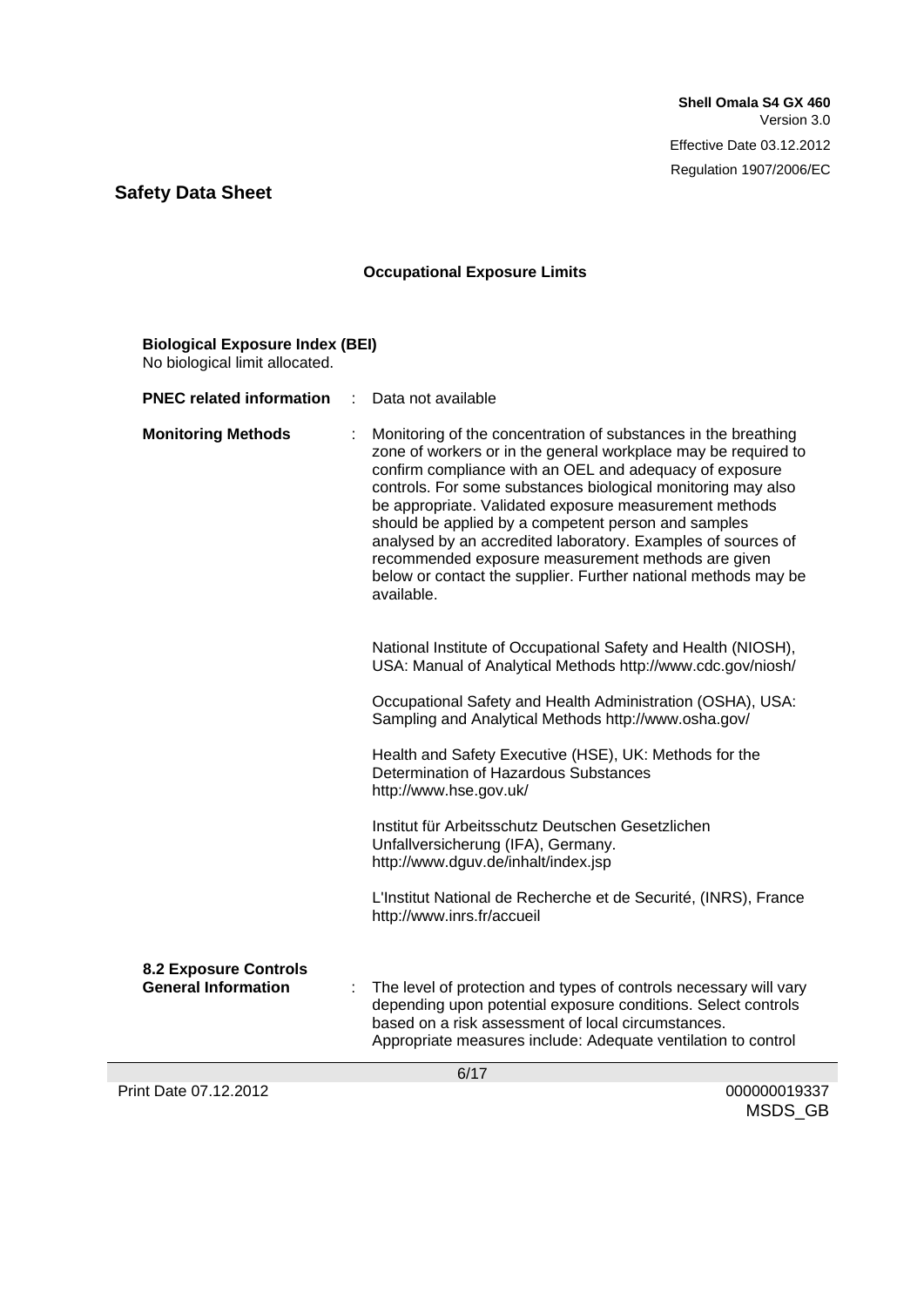airborne concentrations. Where material is heated, sprayed or mist formed, there is greater potential for airborne concentrations to be generated.

 Define procedures for safe handling and maintenance of controls. Educate and train workers in the hazards and control measures relevant to normal activities associated with this product. Ensure appropriate selection, testing and maintenance of equipment used to control exposure, e.g. personal protective equipment, local exhaust ventilation. Drain down system prior to equipment break-in or maintenance. Retain drain downs in sealed storage pending disposal or for subsequent recycle. Always observe good personal hygiene measures, such as washing hands after handling the material and before eating, drinking, and/or smoking. Routinely wash work clothing and protective equipment to remove contaminants. Discard contaminated clothing and footwear that cannot be cleaned. Practice good housekeeping.

#### **Occupational Exposure Controls**

| <b>Personal Protective</b><br><b>Equipment</b> | The provided information is made in consideration of the PPE<br>directive (Council Directive 89/686/EEC) and the CEN<br>European Committee for Standardisation (CEN) standards.<br>Personal protective equipment (PPE) should meet<br>recommended national standards. Check with PPE suppliers.                                                                                                                                                                                                                                                                                                                                                                                                                                                                                                                                                                                                                                                                                                        |
|------------------------------------------------|--------------------------------------------------------------------------------------------------------------------------------------------------------------------------------------------------------------------------------------------------------------------------------------------------------------------------------------------------------------------------------------------------------------------------------------------------------------------------------------------------------------------------------------------------------------------------------------------------------------------------------------------------------------------------------------------------------------------------------------------------------------------------------------------------------------------------------------------------------------------------------------------------------------------------------------------------------------------------------------------------------|
| <b>Eye Protection</b>                          | Wear safety glasses or full face shield if splashes are likely to<br>occur. Approved to EU Standard EN166.                                                                                                                                                                                                                                                                                                                                                                                                                                                                                                                                                                                                                                                                                                                                                                                                                                                                                             |
| <b>Hand Protection</b>                         | Where hand contact with the product may occur the use of<br>gloves approved to relevant standards (e.g. Europe: EN374,<br>US: F739) made from the following materials may provide<br>suitable chemical protection: PVC, neoprene or nitrile rubber<br>gloves. Suitability and durability of a glove is dependent on<br>usage, e.g. frequency and duration of contact, chemical<br>resistance of glove material, dexterity. Always seek advice<br>from glove suppliers. Contaminated gloves should be replaced.<br>Personal hygiene is a key element of effective hand care.<br>Gloves must only be worn on clean hands. After using gloves,<br>hands should be washed and dried thoroughly. Application of a<br>non-perfumed moisturizer is recommended.<br>For continuous contact we recommend gloves with<br>breakthrough time of more than 240 minutes with preference<br>for > 480 minutes where suitable gloves can be identified. For<br>short-term/splash protection we recommend the same, but |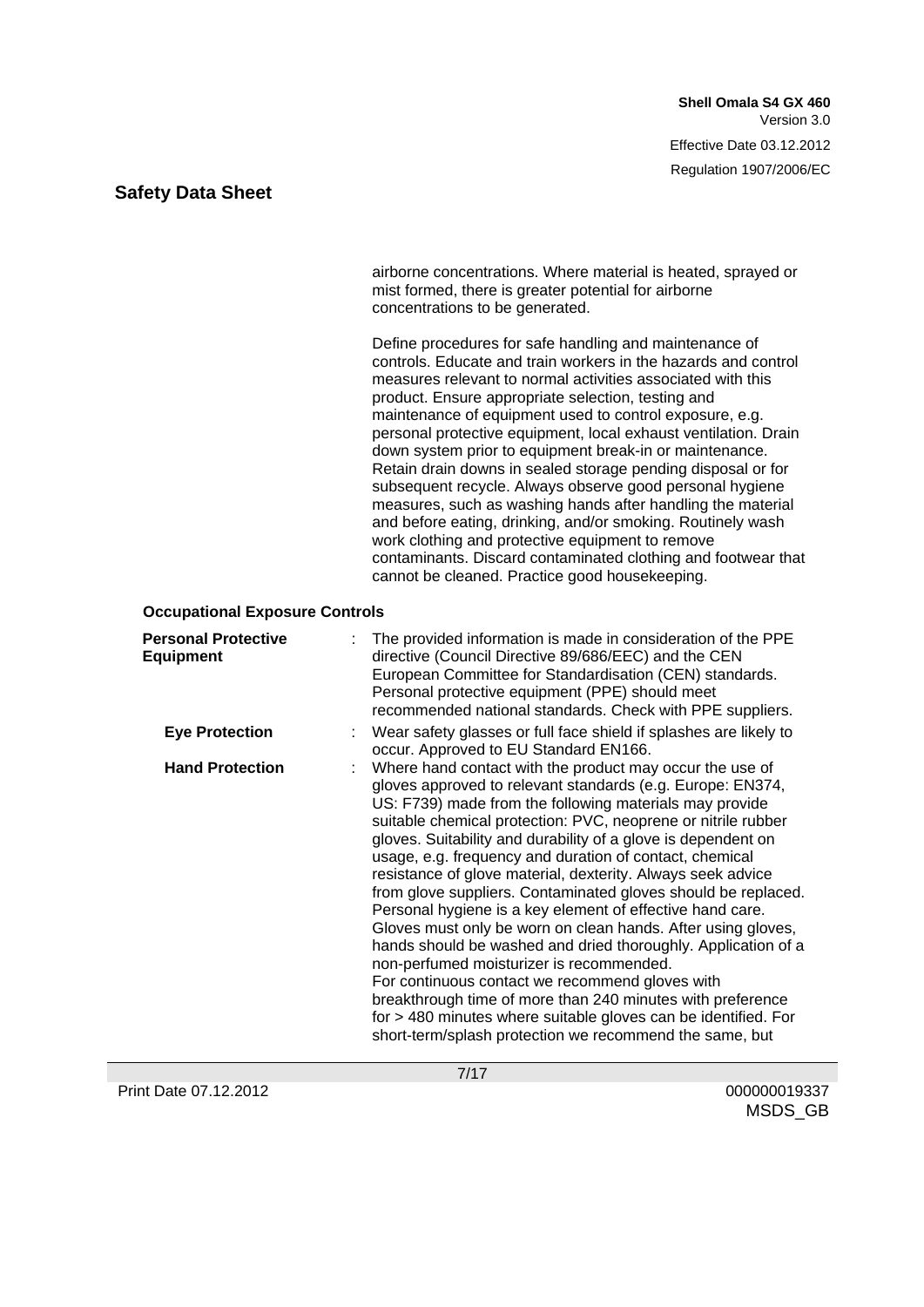|                               | recognise that suitable gloves offering this level of protection<br>may not be available and in this case a lower breakthrough<br>time may be acceptable so long as appropriate maintenance<br>and replacement regimes are followed. Glove thickness is not<br>a good predictor of glove resistance to a chemical as it is<br>dependent on the exact composition of the glove material.                                                                                                                                                                                                                                                                                                                                                                                       |
|-------------------------------|-------------------------------------------------------------------------------------------------------------------------------------------------------------------------------------------------------------------------------------------------------------------------------------------------------------------------------------------------------------------------------------------------------------------------------------------------------------------------------------------------------------------------------------------------------------------------------------------------------------------------------------------------------------------------------------------------------------------------------------------------------------------------------|
| <b>Body protection</b>        | Skin protection not ordinarily required beyond standard issue<br>work clothes.                                                                                                                                                                                                                                                                                                                                                                                                                                                                                                                                                                                                                                                                                                |
| <b>Respiratory Protection</b> | No respiratory protection is ordinarily required under normal<br>÷<br>conditions of use. In accordance with good industrial hygiene<br>practices, precautions should be taken to avoid breathing of<br>material. If engineering controls do not maintain airborne<br>concentrations to a level which is adequate to protect worker<br>health, select respiratory protection equipment suitable for the<br>specific conditions of use and meeting relevant legislation.<br>Check with respiratory protective equipment suppliers. Where<br>air-filtering respirators are suitable, select an appropriate<br>combination of mask and filter. Select a filter suitable for<br>combined particulate/organic gases and vapours (boiling point<br>>65 °C (149 °F)] meeting EN14387. |
| <b>Thermal Hazards</b>        | Not applicable.                                                                                                                                                                                                                                                                                                                                                                                                                                                                                                                                                                                                                                                                                                                                                               |
|                               |                                                                                                                                                                                                                                                                                                                                                                                                                                                                                                                                                                                                                                                                                                                                                                               |

## **Environmental Exposure Controls**

| <b>Environmental exposure</b> | Minimise release to the environment. An environmental        |
|-------------------------------|--------------------------------------------------------------|
| control measures              | assessment must be made to ensure compliance with local      |
|                               | environmental legislation. Information on accidental release |
|                               | measures are to be found in section 6.                       |

# **SECTION 9. PHYSICAL AND CHEMICAL PROPERTIES**

#### **9.1 Information on basic physical and chemical properties**

| Appearance<br>Odour        | : Amber. Liquid at room temperature.<br>: Slight hydrocarbon. |
|----------------------------|---------------------------------------------------------------|
| Odour threshold            | : Data not available                                          |
| pН                         | : Not applicable.                                             |
| Initial Boiling Point and  | : > 280 °C / 536 °F estimated value(s)                        |
| <b>Boiling Range</b>       |                                                               |
| Pour point                 | : Typical -36 °C / -33 °F                                     |
| Flash point                | : Typical 264 °C / 507 °F (COC)                               |
| Upper / lower Flammability | : Typical $1 - 10 \%$ (V)                                     |
| or Explosion limits        |                                                               |
| Auto-ignition temperature  | : > 320 °C / 608 °F                                           |
| Vapour pressure            | $\therefore$ < 0.5 Pa at 20 °C / 68 °F (estimated value(s))   |
|                            | 8/17                                                          |

Print Date 07.12.2012 000000019337

MSDS\_GB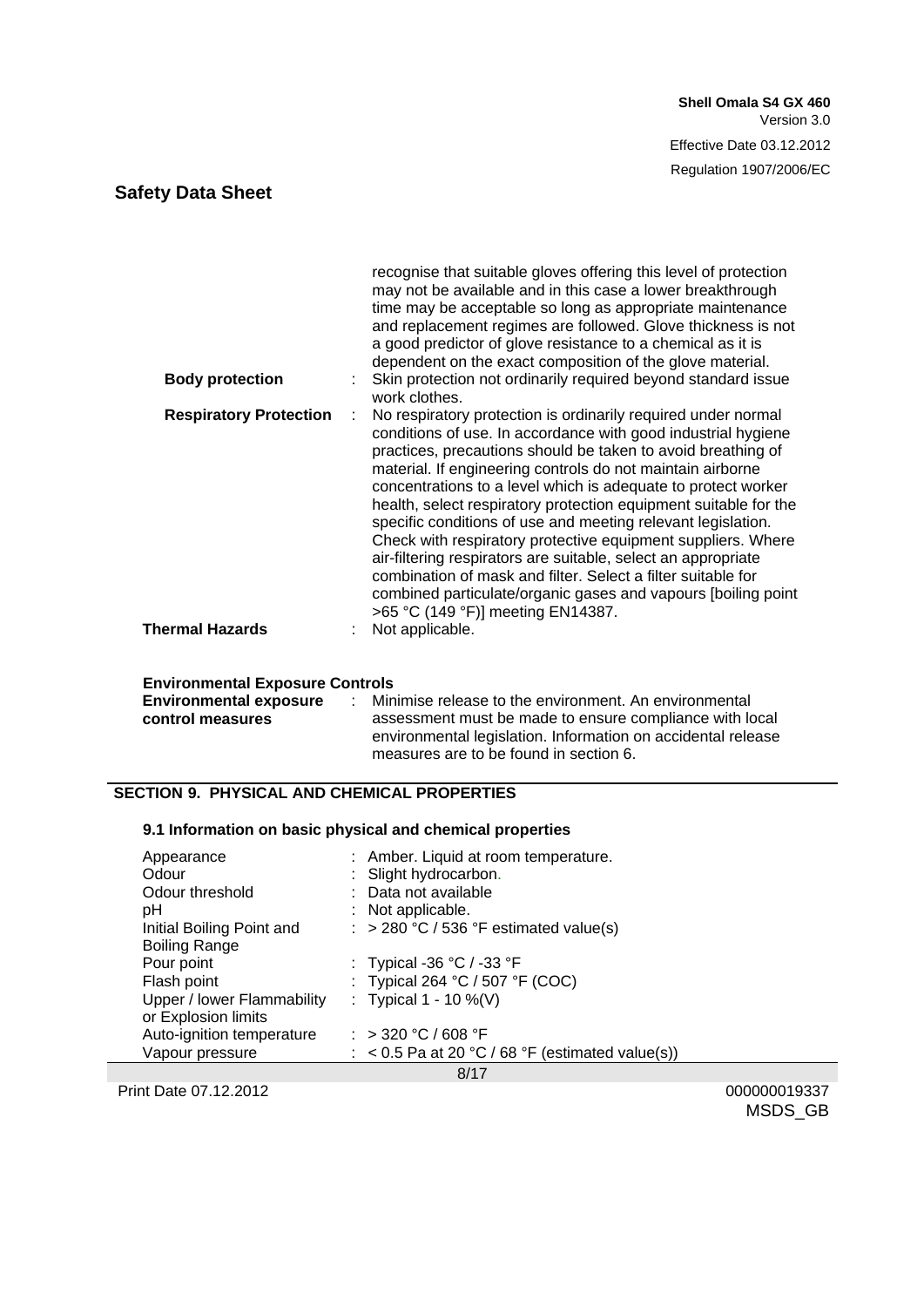| <b>Relative Density</b><br>Density<br>Water solubility<br>Solubility in other solvents                                                                                                                                                                                                           | : Typical 0.879 at 15 °C / 59 °F<br>: Typical 879 kg/m3 at 15 °C / 59 °F<br>: Negligible.<br>: Data not available                                                                                      |
|--------------------------------------------------------------------------------------------------------------------------------------------------------------------------------------------------------------------------------------------------------------------------------------------------|--------------------------------------------------------------------------------------------------------------------------------------------------------------------------------------------------------|
| n-octanol/water partition<br>coefficient (log Pow)<br>Dynamic viscosity<br>Kinematic viscosity<br>Vapour density (air=1) $\therefore$ > 1 (estimated value(s))<br>Evaporation rate (nBuAc=1) : Data not available<br>Decomposition<br>Temperature<br>Flammability<br><b>Oxidizing Properties</b> | $\therefore$ > 6 (based on information on similar products)<br>: Data not available<br>: Typical 462.6 mm2/s at 40 °C / 104 °F<br>: Data not available<br>: Data not available<br>: Data not available |
| <b>Explosive Properties</b>                                                                                                                                                                                                                                                                      | : Not classified                                                                                                                                                                                       |
| 9.2 Other Information<br>Electrical conductivity<br>Other Information<br>Volatile organic compound                                                                                                                                                                                               | : This material is not expected to be a static accumulator.<br>: not a VOC<br>$: 0 \%$                                                                                                                 |

# **SECTION 10. STABILITY AND REACTIVITY**

| <b>10.1 Reactivity</b>          | : The product does not pose any further reactivity hazards in<br>addition to those listed in the following sub-paragraph. |
|---------------------------------|---------------------------------------------------------------------------------------------------------------------------|
| <b>10.2 Chemical stability</b>  | : No hazardous reaction is expected when handled and stored<br>according to provisions.                                   |
| 10.3 Possibility of             |                                                                                                                           |
| <b>Hazardous Reactions</b>      | Reacts with strong oxidising agents.                                                                                      |
| <b>10.4 Conditions to Avoid</b> | : Extremes of temperature and direct sunlight.                                                                            |
| 10.5 Incompatible               | : Strong oxidising agents.                                                                                                |
| <b>Materials</b>                |                                                                                                                           |
| 10.6 Hazardous                  | : Hazardous decomposition products are not expected to form                                                               |
| <b>Decomposition Products</b>   | during normal storage.                                                                                                    |

## **SECTION 11. TOXICOLOGICAL INFORMATION**

## **11.1 Information on Toxicological effects**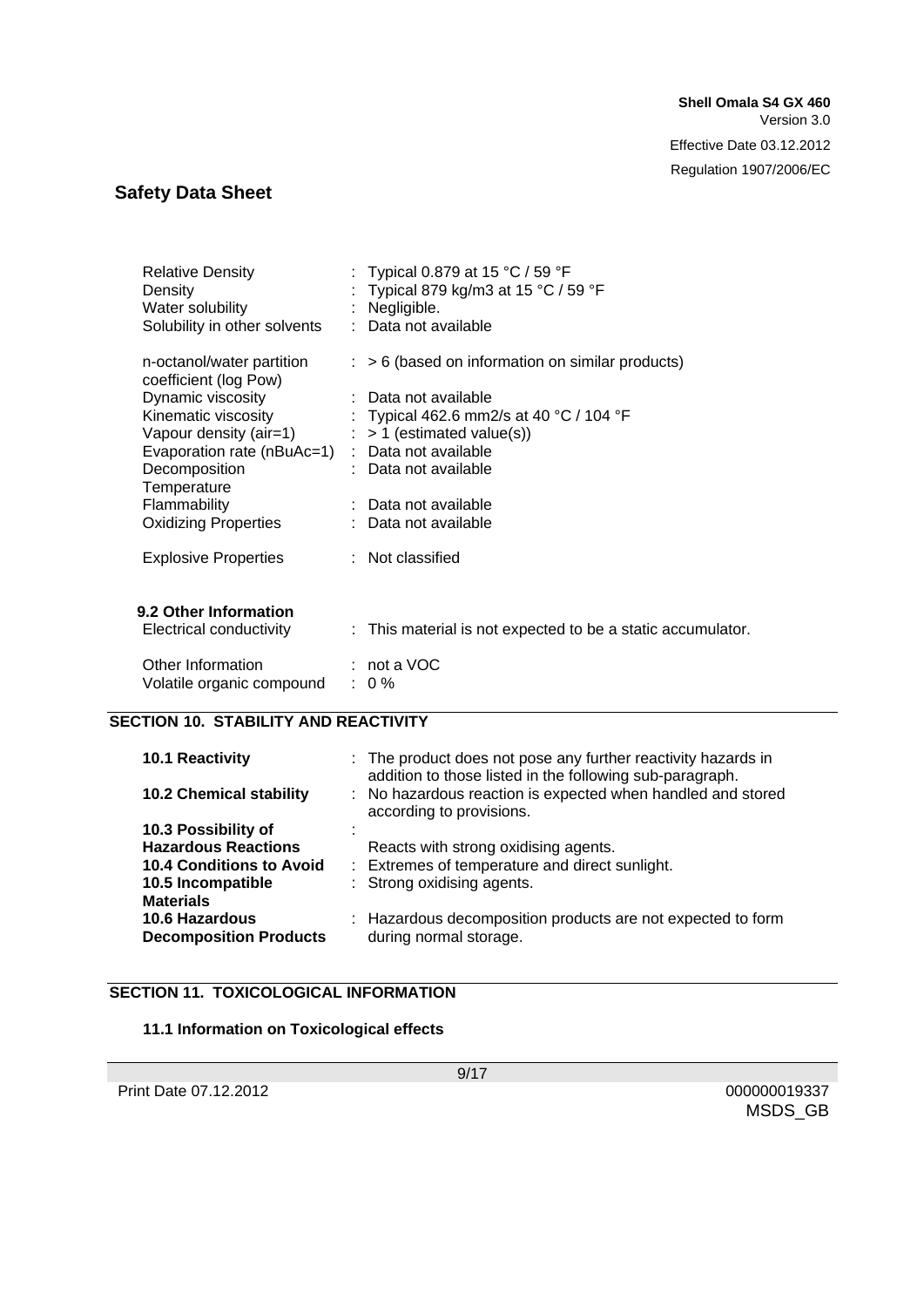| <b>Basis for Assessment</b>                 |    | Information given is based on data on the components and the<br>toxicology of similar products.<br>Unless indicated otherwise, the data presented is<br>representative of the product as a whole, rather than for<br>individual component(s).                                                                 |
|---------------------------------------------|----|---------------------------------------------------------------------------------------------------------------------------------------------------------------------------------------------------------------------------------------------------------------------------------------------------------------|
| <b>Likely Routes of</b>                     |    | Skin and eye contact are the primary routes of exposure                                                                                                                                                                                                                                                       |
| <b>Exposure</b>                             |    | although exposure may occur following accidental ingestion.                                                                                                                                                                                                                                                   |
| <b>Acute Oral Toxicity</b>                  |    | Expected to be of low toxicity: LD50 > 5000 mg/kg, Rat                                                                                                                                                                                                                                                        |
| <b>Acute Dermal Toxicity</b>                |    | Expected to be of low toxicity: LD50 > 5000 mg/kg, Rabbit                                                                                                                                                                                                                                                     |
| <b>Acute Inhalation Toxicity</b>            |    | Not considered to be an inhalation hazard under normal<br>conditions of use.                                                                                                                                                                                                                                  |
| <b>Skin corrosion/irritation</b>            |    | Expected to be slightly irritating. Prolonged or repeated skin<br>contact without proper cleaning can clog the pores of the skin<br>resulting in disorders such as oil acne/folliculitis.                                                                                                                     |
| Serious eye                                 |    | Expected to be slightly irritating.                                                                                                                                                                                                                                                                           |
| damage/irritation                           |    |                                                                                                                                                                                                                                                                                                               |
| <b>Respiratory Irritation</b>               |    | Inhalation of vapours or mists may cause irritation.                                                                                                                                                                                                                                                          |
| <b>Respiratory or skin</b>                  | t. | For respiratory and skin sensitisation: Not expected to be a                                                                                                                                                                                                                                                  |
| sensitisation                               |    | sensitiser.                                                                                                                                                                                                                                                                                                   |
| <b>Aspiration Hazard</b>                    |    | Not considered an aspiration hazard.                                                                                                                                                                                                                                                                          |
| <b>Germ cell mutagenicity</b>               |    | Not considered a mutagenic hazard.                                                                                                                                                                                                                                                                            |
| Carcinogenicity                             |    | Not expected to be carcinogenic.                                                                                                                                                                                                                                                                              |
| <b>Reproductive and</b>                     |    | Not expected to be a hazard.                                                                                                                                                                                                                                                                                  |
| <b>Developmental Toxicity</b>               |    |                                                                                                                                                                                                                                                                                                               |
| Summary on evaluation of the CMR properties |    |                                                                                                                                                                                                                                                                                                               |
| Carcinogenicity                             |    | This product does not meet the criteria for classification in                                                                                                                                                                                                                                                 |
|                                             |    | categories 1A/1B.,                                                                                                                                                                                                                                                                                            |
| <b>Mutagenicity</b>                         |    | This product does not meet the criteria for classification in                                                                                                                                                                                                                                                 |
|                                             |    | categories 1A/1B.                                                                                                                                                                                                                                                                                             |
| <b>Reproductive Toxicity</b>                |    | This product does not meet the criteria for classification in                                                                                                                                                                                                                                                 |
| (fertility)                                 |    | categories 1A/1B.                                                                                                                                                                                                                                                                                             |
| Specific target organ                       | t  | Not expected to be a hazard.                                                                                                                                                                                                                                                                                  |
| toxicity - single exposure                  |    |                                                                                                                                                                                                                                                                                                               |
| Specific target organ                       | ÷. | Not expected to be a hazard.                                                                                                                                                                                                                                                                                  |
| toxicity - repeated                         |    |                                                                                                                                                                                                                                                                                                               |
| exposure                                    |    |                                                                                                                                                                                                                                                                                                               |
| <b>Additional Information</b>               |    | Used oils may contain harmful impurities that have<br>accumulated during use. The concentration of such impurities<br>will depend on use and they may present risks to health and<br>the environment on disposal. ALL used oil should be handled<br>with caution and skin contact avoided as far as possible. |

Print Date 07.12.2012 000000019337

MSDS\_GB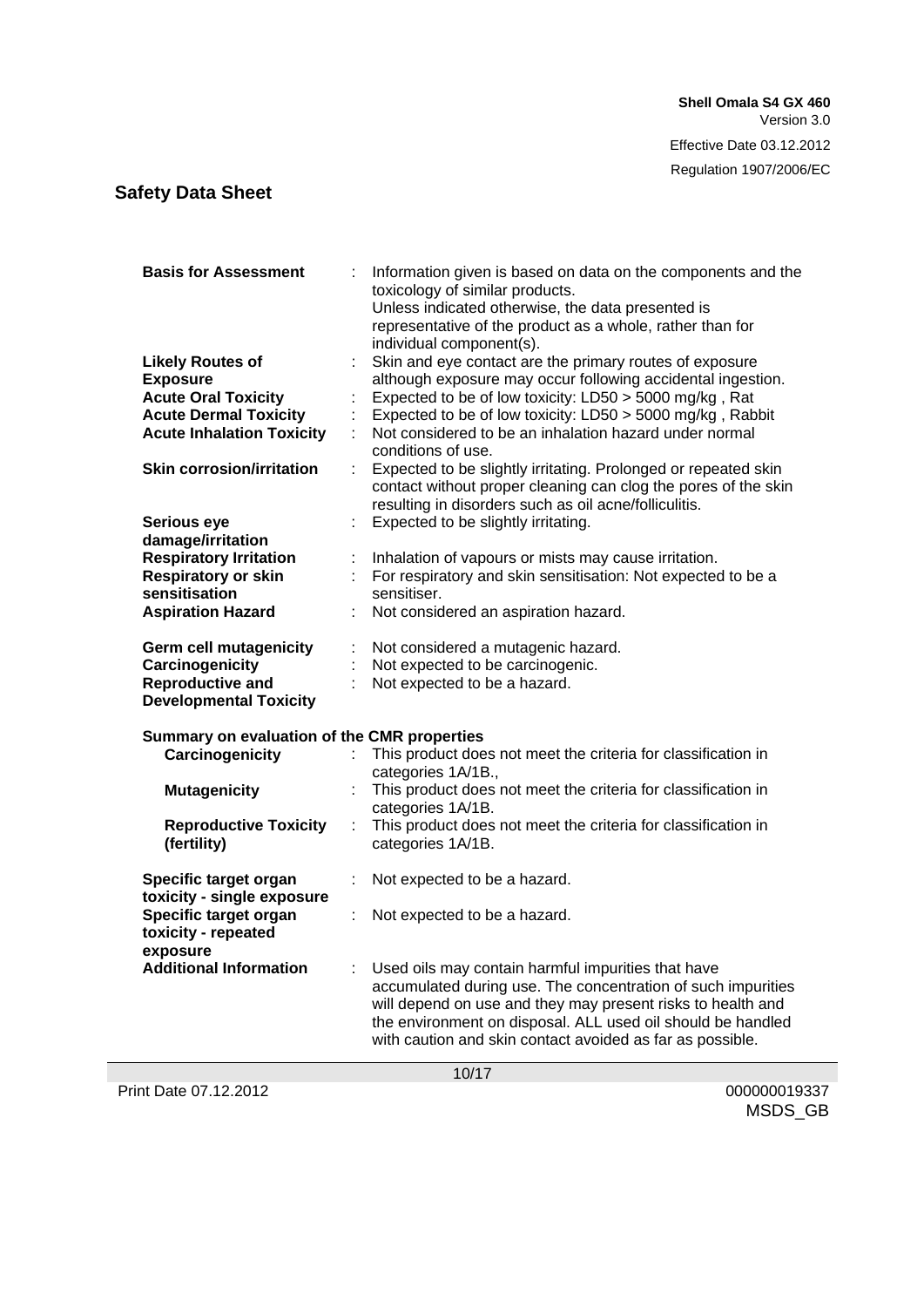Classifications by other authorities under varying regulatory frameworks may exist.

# **SECTION 12. ECOLOGICAL INFORMATION**

| <b>Basis for Assessment</b>                     | Ecotoxicological data have not been determined specifically for<br>this product. Information given is based on a knowledge of the<br>components and the ecotoxicology of similar products. Unless<br>indicated otherwise, the data presented is representative of the<br>product as a whole, rather than for individual component(s). |
|-------------------------------------------------|---------------------------------------------------------------------------------------------------------------------------------------------------------------------------------------------------------------------------------------------------------------------------------------------------------------------------------------|
| <b>12.1 Toxicity</b><br><b>Acute Toxicity</b>   | Poorly soluble mixture. May cause physical fouling of aquatic<br>organisms. Expected to be practically non toxic: LL/EL/IL50 ><br>100 mg/l (to aquatic organisms) LL/EL50 expressed as the<br>nominal amount of product required to prepare aqueous test<br>extract.                                                                  |
| 12.2 Persistence and<br>degradability           | Expected to be not readily biodegradable. Major constituents<br>are expected to be inherently biodegradable, but the product<br>contains components that may persist in the environment.                                                                                                                                              |
| <b>12.3 Bioaccumulative</b><br><b>Potential</b> | Contains components with the potential to bioaccumulate.                                                                                                                                                                                                                                                                              |
| 12.4 Mobility in Soil                           | Liquid under most environmental conditions. If it enters soil, it<br>will adsorb to soil particles and will not be mobile. Floats on<br>water.                                                                                                                                                                                        |
| 12.5 Result of PBT and<br><b>vPvB</b> assesment | This mixture does not contain any REACH registered<br>substances that are assessed to be a PBT or a vPvB.                                                                                                                                                                                                                             |
| 12.6 Other Adverse<br><b>Effects</b>            | Product is a mixture of non-volatile components, which are not<br>expected to be released to air in any significant quantities. Not<br>expected to have ozone depletion potential, photochemical<br>ozone creation potential or global warming potential.                                                                             |

#### **SECTION 13. DISPOSAL CONSIDERATIONS**

#### **13.1 Waste Treatment Methods**

| <b>Material Disposal</b> | Recover or recycle if possible. It is the responsibility of the |
|--------------------------|-----------------------------------------------------------------|
|                          | waste generator to determine the toxicity and physical          |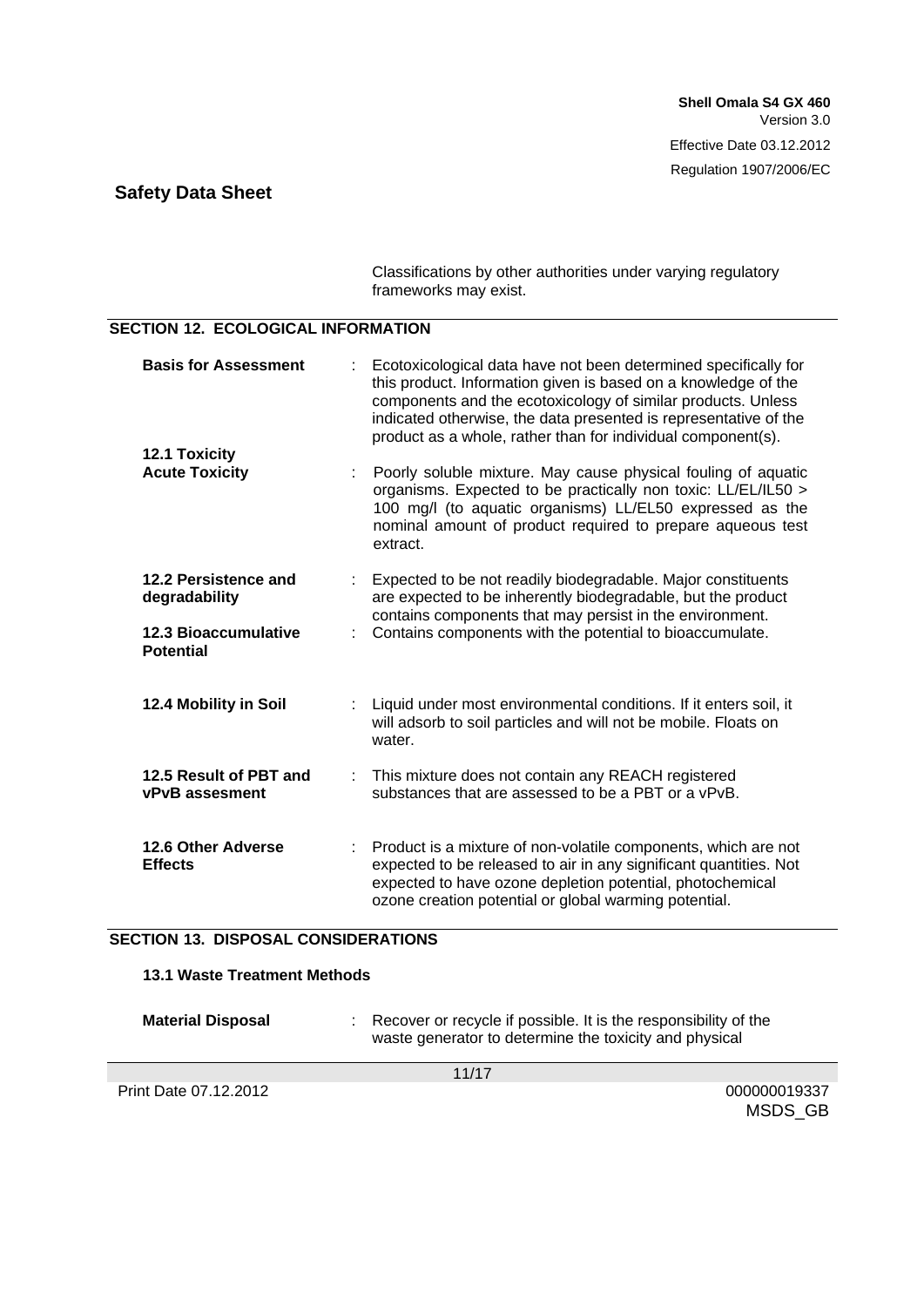|                           | properties of the material generated to determine the proper<br>waste classification and disposal methods in compliance with<br>applicable regulations. Do not dispose into the environment, in<br>drains or in water courses.                                             |
|---------------------------|----------------------------------------------------------------------------------------------------------------------------------------------------------------------------------------------------------------------------------------------------------------------------|
| <b>Container Disposal</b> | Dispose in accordance with prevailing regulations, preferably to<br>a recognised collector or contractor. The competence of the<br>collector or contractor should be established beforehand.                                                                               |
| <b>Local Legislation</b>  | Disposal should be in accordance with applicable regional,<br>national, and local laws and regulations.<br>EU Waste Disposal Code (EWC): 13 02 06 synthetic engine,<br>gear and lubricating oils. Classification of waste is always the<br>responsibility of the end user. |

## **SECTION 14. TRANSPORT INFORMATION**

#### **Land transport (ADR/RID):**

**ADR**

This product is not classified as dangerous for this mode of transport. Therefore 14.1 UN Number, 14.2 UN Proper Shipping name, 14.3 Transport hazard class(es), 14.4 Packing group, 14.5 Environmental hazards, 14.6 Special precautions for user do not apply.

#### **RID**

This product is not classified as dangerous for this mode of transport. Therefore 14.1 UN Number, 14.2 UN Proper Shipping name, 14.3 Transport hazard class(es), 14.4 Packing group, 14.5 Environmental hazards, 14.6 Special precautions for user do not apply.

#### **Inland waterways transport (ADN):**

This product is not classified as dangerous for this mode of transport. Therefore 14.1 UN Number, 14.2 UN Proper Shipping name, 14.3 Transport hazard class(es), 14.4 Packing group, 14.5 Environmental hazards, 14.6 Special precautions for user do not apply.

#### **Sea transport (IMDG Code):**

This product is not classified as dangerous for this mode of transport. Therefore 14.1 UN Number, 14.2 UN Proper Shipping name, 14.3 Transport hazard class(es), 14.4 Packing group, 14.5 Environmental hazards, 14.6 Special precautions for user do not apply.

#### **Air transport (IATA):**

This product is not classified as dangerous for this mode of transport. Therefore 14.1 UN Number, 14.2 UN Proper Shipping name, 14.3 Transport hazard class(es), 14.4 Packing group, 14.5 Environmental hazards, 14.6 Special precautions for user do not apply.

#### **14.7 Transport in bulk according to Annex II of MARPOL 73/78 and the IBC Code**

Pollution Category : Not applicable. Ship Type : Not applicable.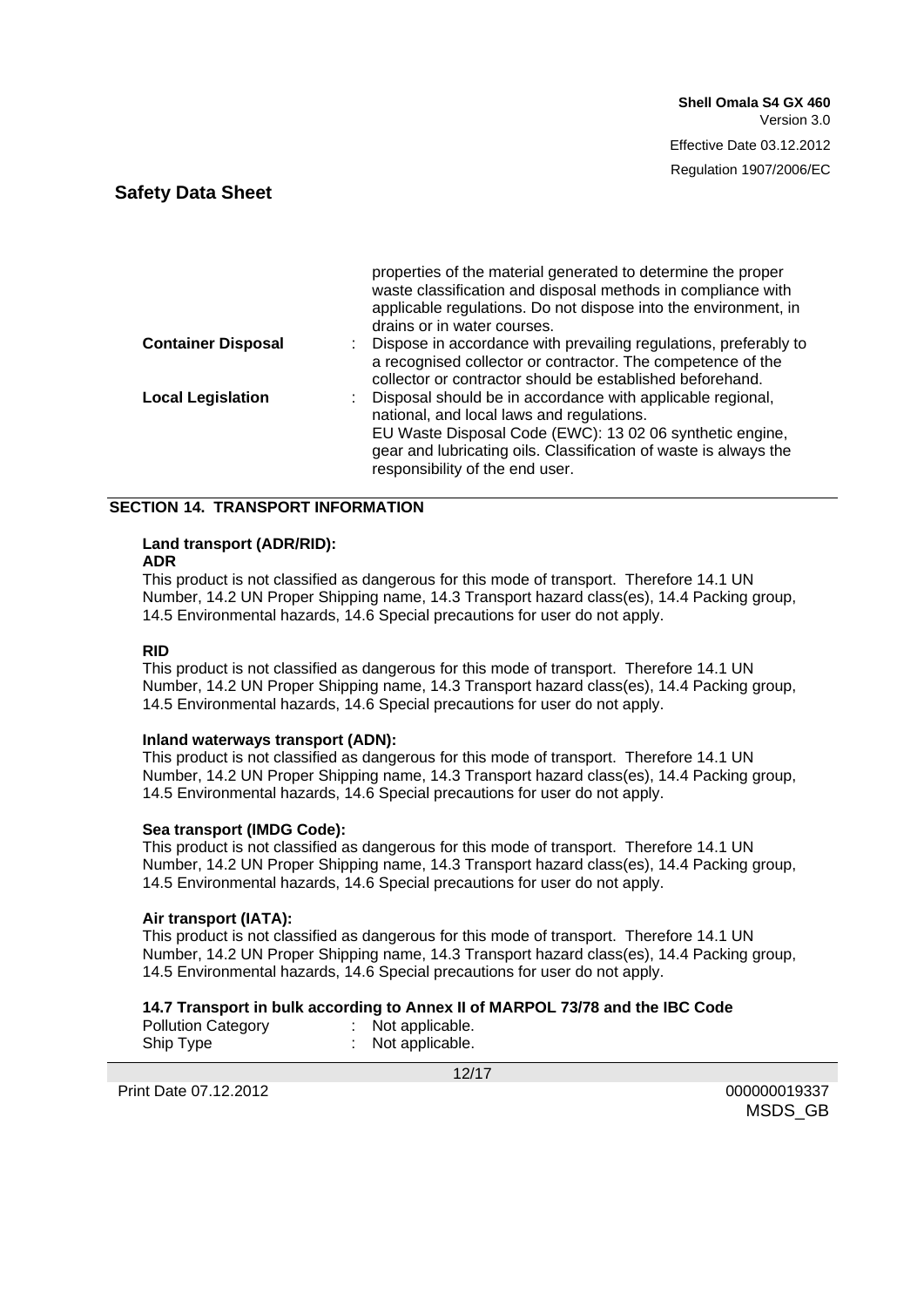| Product Name<br>Special Precaution | : Not applicable.<br>: Not applicable.                |
|------------------------------------|-------------------------------------------------------|
| <b>Additional Information</b>      | MARPOL Annex 1 rules apply for bulk shipments by sea. |

## **SECTION 15. REGULATORY INFORMATION**

The regulatory information is not intended to be comprehensive. Other regulations may apply to this material.

| 15.1 Safety, health and environmental regulations/legislation specific for the substance or |  |
|---------------------------------------------------------------------------------------------|--|
| mixture                                                                                     |  |

| Other regulatory Information<br><b>Authorisations and/or</b><br>restrictions on use | Product is not subject to Authorisation under REACh.                                                                                                                                                                                                                                                                                                                                                                                                                                                                                                                                         |  |
|-------------------------------------------------------------------------------------|----------------------------------------------------------------------------------------------------------------------------------------------------------------------------------------------------------------------------------------------------------------------------------------------------------------------------------------------------------------------------------------------------------------------------------------------------------------------------------------------------------------------------------------------------------------------------------------------|--|
| Recommended<br><b>Restrictions on Use</b><br>(Advice Against)                       | This product must not be used in applications other than those<br>recommended in Section 1, without first seeking the advice of<br>the supplier.                                                                                                                                                                                                                                                                                                                                                                                                                                             |  |
| <b>Chemical Inventory Status</b>                                                    |                                                                                                                                                                                                                                                                                                                                                                                                                                                                                                                                                                                              |  |
| <b>EINECS</b>                                                                       | All components<br>listed or polymer<br>exempt.                                                                                                                                                                                                                                                                                                                                                                                                                                                                                                                                               |  |
| <b>TSCA</b>                                                                         | All components<br>listed.                                                                                                                                                                                                                                                                                                                                                                                                                                                                                                                                                                    |  |
| Other Information<br>t.                                                             | Environmental Protection Act 1990 (as amended).<br>Health and Safety at Work etc. Act 1974.<br>Consumers Protection Act 1987.<br>Pollution Prevention and Control Act 1999.<br>Environment Act 1995.<br>Factories Act 1961.<br>The Carriage of Dangerous Goods and Use of Transportable<br>Pressure Equipment (Amendment) Regulations 2011.<br>Chemicals (Hazard Information and Packaging for Supply)<br>Regulations 2009.<br>Control of Substances Hazardous to Health Regulations 2002<br>(as amended).<br>Merchant Shipping (Dangerous Goods and Marine Pollutants)<br>Regulations 1997. |  |
| 13/17                                                                               |                                                                                                                                                                                                                                                                                                                                                                                                                                                                                                                                                                                              |  |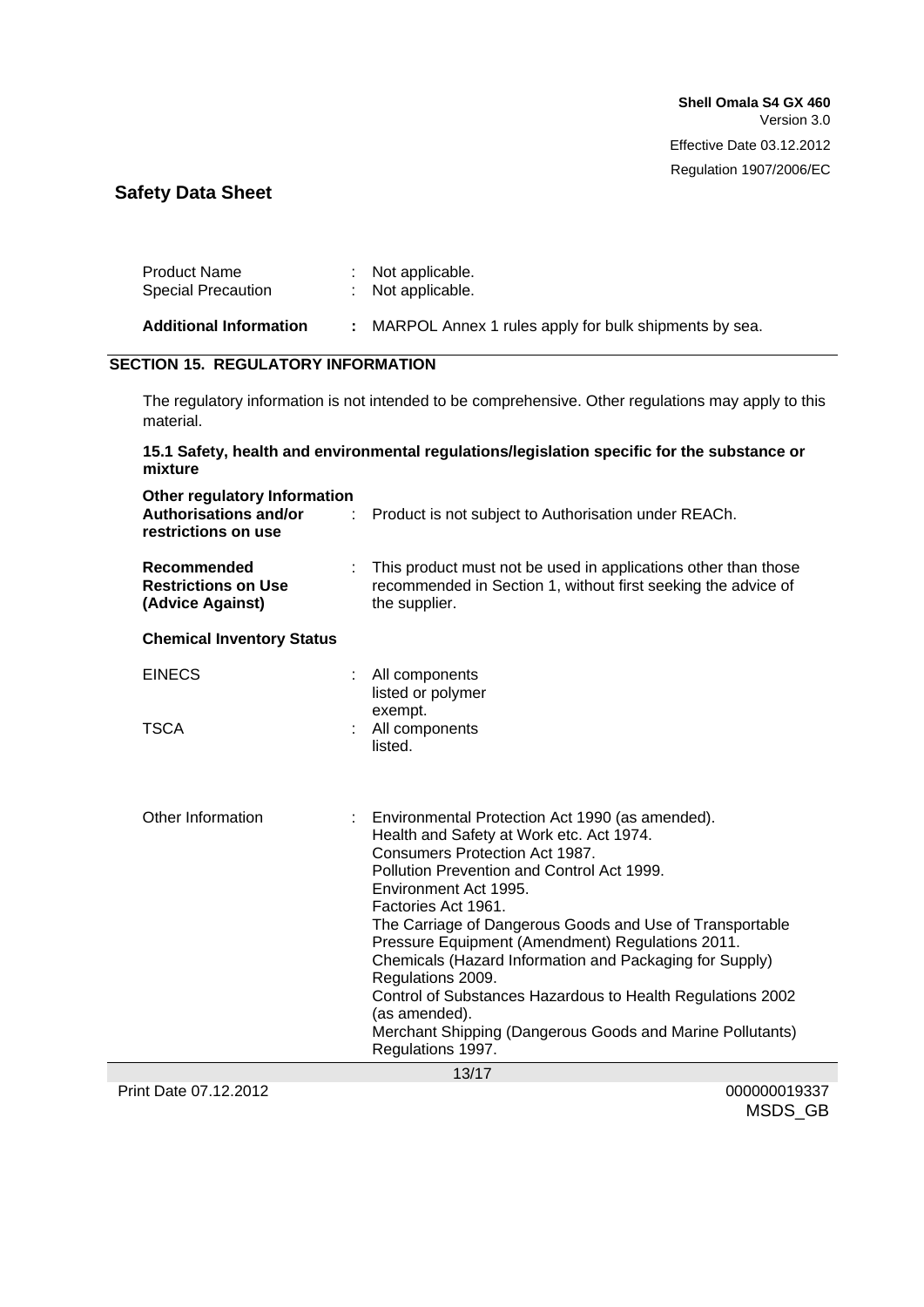|                             | Reporting of Injuries, Diseases and Dangerous Occurrences<br>Regulations 1995 (as amended).<br>Personal Protective Equipment Regulations 2002.<br>Personal Protective Equipment at Work Regulations 1992.<br>Hazardous Waste (England and Wales) Regulations 2005 (as<br>amended).<br>Control of Major Accident Hazards Regulations 1999 (as<br>amended).<br>Renewable Transport Fuel Obligations Order 2007 (as<br>amended).<br>Energy Act 2011.<br>Environmental Permitting (England and Wales) Regulations<br>2010 (as amended).<br>Waste (England and Wales) Regulations 2011 (as amended).<br>Planning (Hazardous Substances) Act 1990 and associated<br>regulations.<br>The Environmental Protection (Controls on Ozone-Depleting |
|-----------------------------|-----------------------------------------------------------------------------------------------------------------------------------------------------------------------------------------------------------------------------------------------------------------------------------------------------------------------------------------------------------------------------------------------------------------------------------------------------------------------------------------------------------------------------------------------------------------------------------------------------------------------------------------------------------------------------------------------------------------------------------------|
| <b>15.2 Chemical Safety</b> | Substances) Regulations 2011.                                                                                                                                                                                                                                                                                                                                                                                                                                                                                                                                                                                                                                                                                                           |
| ÷                           | No Chemical Safety Assessment has been carried out for this                                                                                                                                                                                                                                                                                                                                                                                                                                                                                                                                                                                                                                                                             |
| <b>Assessment</b>           | substance/mixture by the supplier.                                                                                                                                                                                                                                                                                                                                                                                                                                                                                                                                                                                                                                                                                                      |

#### **SECTION 16. OTHER INFORMATION**

#### **R-phrase(s)**

|        | Not classified.                                                                                     |
|--------|-----------------------------------------------------------------------------------------------------|
| R22    | Harmful if swallowed.                                                                               |
| R23/24 | Toxic by inhalation and in contact with skin.                                                       |
| R34    | Causes burns.                                                                                       |
| R43    | May cause sensitisation by skin contact.                                                            |
| R48/20 | Harmful: danger of serious damage to health by prolonged exposure through<br>inhalation.            |
| R50/53 | Very toxic to aquatic organisms, may cause long-term adverse effects in the<br>aquatic environment. |

# **CLP Hazard Statements**

- Harmful if swallowed.
- H311 Toxic in contact with skin.
- H314 Causes severe skin burns and eye damage.
- H317 May cause an allergic skin reaction.
- H331 Toxic if inhaled.
- H373 May cause damage to organs or organ systems through prolonged or repeated exposure.
- H410 Very toxic to aquatic life with long lasting effects.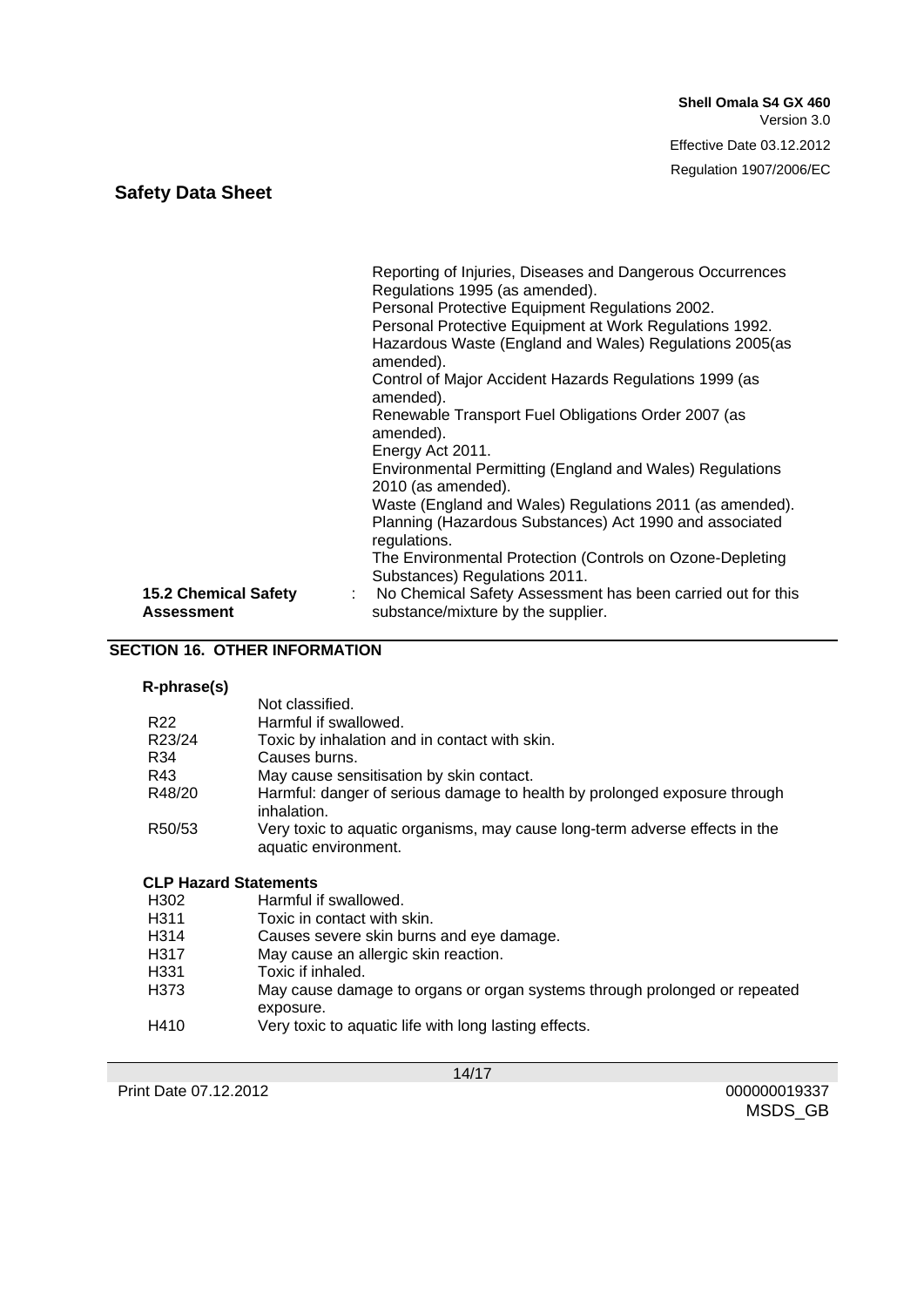| <b>Additional Information</b><br><b>Other Information</b> | No Exposure Scenario annex is attached to this safety data<br>sheet. It is a non-classified mixture containing hazardous<br>substances as detailed in Section 3; relevant information from<br>Exposure Scenarios for the hazardous substances contained<br>have been integrated into the core sections 1-16 of this SDS.                                                                                                                                                                                                                                                                                                                                                                                                                                                                                                                                                                                                                                                                                                                                                                                                                                                                                                                                                                                                                                                                                                                                                                                              |
|-----------------------------------------------------------|-----------------------------------------------------------------------------------------------------------------------------------------------------------------------------------------------------------------------------------------------------------------------------------------------------------------------------------------------------------------------------------------------------------------------------------------------------------------------------------------------------------------------------------------------------------------------------------------------------------------------------------------------------------------------------------------------------------------------------------------------------------------------------------------------------------------------------------------------------------------------------------------------------------------------------------------------------------------------------------------------------------------------------------------------------------------------------------------------------------------------------------------------------------------------------------------------------------------------------------------------------------------------------------------------------------------------------------------------------------------------------------------------------------------------------------------------------------------------------------------------------------------------|
| Abbreviations and<br><b>Acronyms</b>                      | Acute $Tox = Acute$ toxicity<br>Asp. Tox. = Aspiration hazard<br>Aquatic Acute = Acute hazards to the aquatic environment<br>Aquatic Chronic = Hazardous to the aquatic environment -<br>Long-term Hazard<br>Eye Dam. = Serious eye damage/eye irritation<br>Flam. Liq. = Flammable liquids<br>Skin Corr. = Skin corrosion/irritation<br>Skin Sens. = Skin sensitizer<br>STOT SE = Specific target organ toxicity - single exposure<br>STOT RE = Specific target organ toxicity - repeated exposure<br>The standard abbreviations and acronyms used in this<br>document can be looked up in reference literature (e.g.<br>scientific dictionaries) and/or websites.<br>ACGIH = American Conference of Governmental Industrial<br>Hygienists<br>ADR = European Agreement concerning the International<br>Carriage of Dangerous Goods by Road<br>AICS = Australian Inventory of Chemical Substances<br>ASTM = American Society for Testing and Materials<br>BEL = Biological exposure limits<br>BTEX = Benzene, Toluene, Ethylbenzene, Xylenes<br>CAS = Chemical Abstracts Service<br>CEFIC = European Chemical Industry Council<br>CLP = Classification Packaging and Labelling<br>COC = Cleveland Open-Cup<br>DIN = Deutsches Institut fur Normung<br>DMEL = Derived Minimal Effect Level<br>DNEL = Derived No Effect Level<br>DSL = Canada Domestic Substance List<br>$EC = European Commission$<br>EC50 = Effective Concentration fifty<br>ECETOC = European Center on Ecotoxicology and Toxicology<br>Of Chemicals |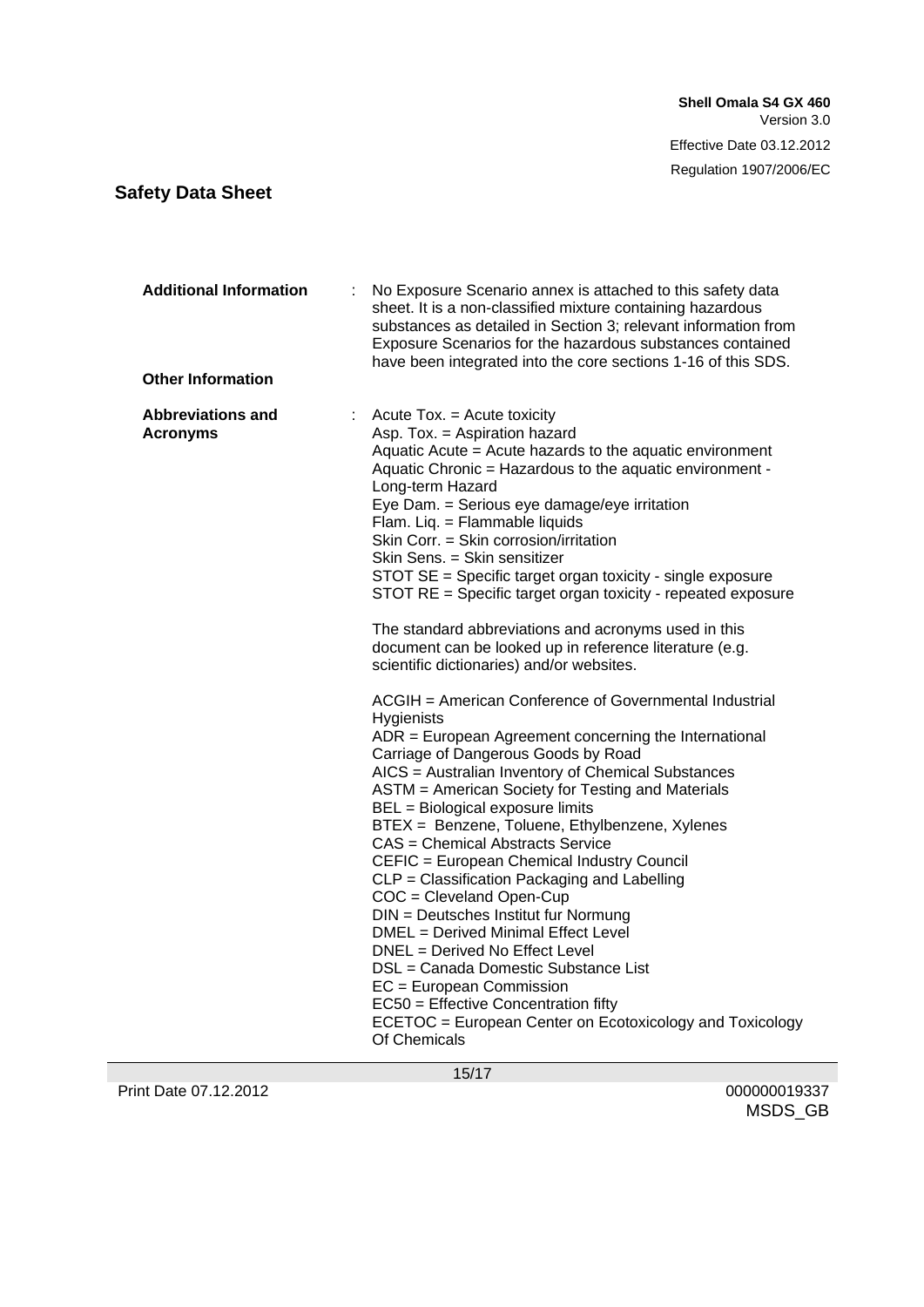Regulation 1907/2006/EC

# **Safety Data Sheet**

| <b>SDS Distribution</b> | ECHA = European Chemicals Agency<br>EINECS = The European Inventory of Existing Commercial<br><b>Chemical Substances</b><br>EL50 = Effective Loading fifty<br>ENCS = Japanese Existing and New Chemical Substances<br>Inventory<br>EWC = European Waste Code<br>GHS = Globally Harmonised System of Classification and<br>Labelling of Chemicals<br>IARC = International Agency for Research on Cancer<br>IATA = International Air Transport Association<br>IC50 = Inhibitory Concentration fifty<br>$IL50 = Inhibitory Level fifty$<br><b>IMDG</b> = International Maritime Dangerous Goods<br>INV = Chinese Chemicals Inventory<br>IP346 = Institute of Petroleum test method $N^{\circ}$ 346 for the<br>determination of polycyclic aromatics DMSO-extractables<br>KECI = Korea Existing Chemicals Inventory<br>LC50 = Lethal Concentration fifty<br>$LD50 = Lethal Does fifty per cent.$<br>LL/EL/IL = Lethal Loading/Effective Loading/Inhibitory loading<br>$LL50 = Lethal$ Loading fifty<br>MARPOL = International Convention for the Prevention of<br><b>Pollution From Ships</b><br>NOEC/NOEL = No Observed Effect Concentration / No<br><b>Observed Effect Level</b><br>OE_HPV = Occupational Exposure - High Production Volume<br>PBT = Persistent, Bioaccumulative and Toxic<br>PICCS = Philippine Inventory of Chemicals and Chemical<br><b>Substances</b><br><b>PNEC</b> = Predicted No Effect Concentration<br><b>REACH</b> = Registration Evaluation And Authorisation Of<br>Chemicals<br>RID = Regulations Relating to International Carriage of<br>Dangerous Goods by Rail<br>SKIN_DES = Skin Designation<br>STEL = Short term exposure limit<br>TRA = Targeted Risk Assessment<br>TSCA = US Toxic Substances Control Act<br>TWA = Time-Weighted Average<br>vPvB = very Persistent and very Bioaccumulative<br>The information in this document should be made available to |
|-------------------------|-----------------------------------------------------------------------------------------------------------------------------------------------------------------------------------------------------------------------------------------------------------------------------------------------------------------------------------------------------------------------------------------------------------------------------------------------------------------------------------------------------------------------------------------------------------------------------------------------------------------------------------------------------------------------------------------------------------------------------------------------------------------------------------------------------------------------------------------------------------------------------------------------------------------------------------------------------------------------------------------------------------------------------------------------------------------------------------------------------------------------------------------------------------------------------------------------------------------------------------------------------------------------------------------------------------------------------------------------------------------------------------------------------------------------------------------------------------------------------------------------------------------------------------------------------------------------------------------------------------------------------------------------------------------------------------------------------------------------------------------------------------------------------------------------------------------------------------------------------------------------------------------------|
|                         | all who may handle the product.                                                                                                                                                                                                                                                                                                                                                                                                                                                                                                                                                                                                                                                                                                                                                                                                                                                                                                                                                                                                                                                                                                                                                                                                                                                                                                                                                                                                                                                                                                                                                                                                                                                                                                                                                                                                                                                               |